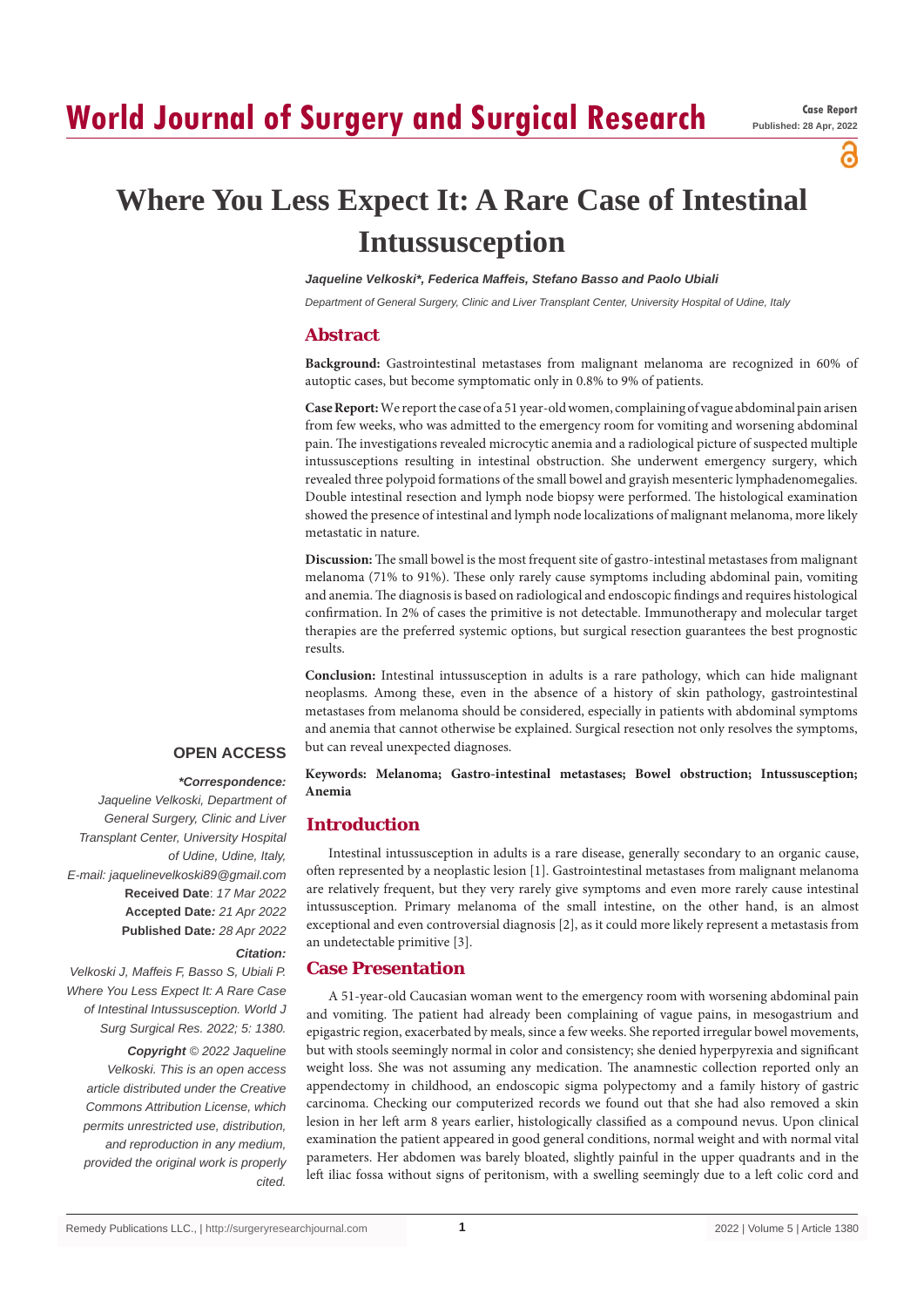

very torpid peristalsis. The blood tests showed just marked microcytic anemia (Hb 7.3 g/dl, MCV 72.8fL) while phlogosis indexes, hydroelectrolytic and hemogenic profiles were all within normal ranges. A single unit of RBC was then transfused. She performed an abdominal X-ray, which showed some short air-fluid levels in the central quadrants, likely of the ileum, and faecal material in the large bowel. She then performed a gastroscopy, which revealed no signs of active or previous bleeding. We then prescribed an abdominal contrast enhanced CT scan that highlighted multiple, dilated small bowel loops with some air-fluid levels and three jejuno-ileal tracts with thickened walls and convoluted course resembling possible invaginations, two of which located in the left mesogastrium and one in the small pelvis (Figure 1).

It was therefore decided for emergency surgery. At the laparotomy there was a frank bowel obstruction with modest free citrine effusion. On palpation, a voluminous intraluminal nodular lesion, of about 3 cm, was determining the supposed ileal invagination; upstream of it, about 30 and 45 cm from the Treiz ligament, 2 further similar neoformations were found. A diffuse mesenteric lymphadenopathy was also appreciated; a voluminous dark-colored lymph node of about 3 cm, located at the root of the mesentery, near the first jejunal loop, and another smaller one, of similar pathological appearance, were

excised for biopsy. A double ileal resection of 10 and 20 cm in length was performed with subsequent double mechanical side-to-side is peristaltic anastomosis. The post- operative period was uneventful and the patient was discharged on the 7<sup>th</sup> postoperative day.

The cytological sample was negative for neoplastic cells, while the histological examination macroscopically confirmed the presence of 3 ileal ulcerated polypoid neoformations. Microscopy showed a subversion of the normal glandular architecture and transmural infiltration of nests of epithelioid cells with angiolymphatic invasion. The intestinal resection margins and visceral serosa were free from neoplastic infiltration, while one of the analyzed nodes was metastatic. The immunophenotype of the neoplastic population was CK8-18, CD117 and CD34 negative and HMB 45, S-100 and SOX10 positive with ki67 85% (Figure 2).

Our pathologist therefore diagnosed intramural locations of poorly pigmented malignant melanoma with epithelioid cells, more likely metastatic. The subsequent molecular analysis showed a BRAF mutation. The patient was then referred to a melanoma oncological center; she underwent several tests including a gynecological, Otorhinolaryngology and ophthalmological evaluation without identifying any suspected primary lesion. Staging head-thoraxabdomen CT revealed no further localizations. The patient was